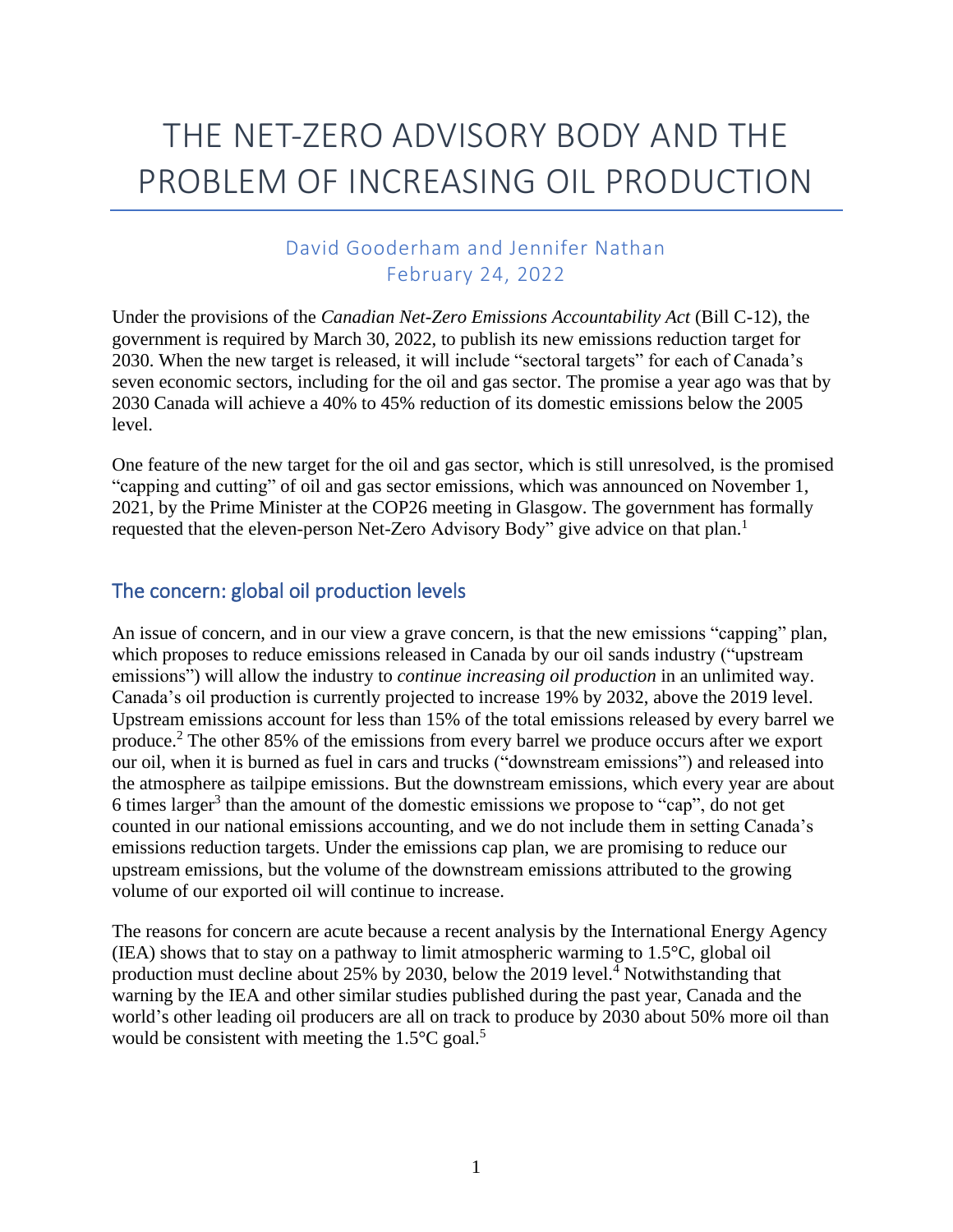# The Net-Zero Advisory Body

We made a written submission<sup>6</sup> to the Advisory Body on December 20, 2021, urging that the Advisory Body examine the inconsistency between Canada's present plan to continue increasing oil production and the available evidence showing the very substantial and rapid cuts in global oil production needed by 2030 and 2040 to stay within the 1.5°C or 2°C warming limits. Our submission is that the government's new promise to cap and cut the annual level of emissions from Canada's oil industry, without a concurrent plan to also cap and begin reducing our *oil production* level, will be fatally inadequate. If the Advisory Body were to agree that the government's plan is flawed and plainly fails to address the consequences of our expanding oil production, that surely would be a proper reason for the Body to raise that concern. We proposed that the Advisory Body should advise the government (and inform Canadians) that:

*In the absence of a clear policy decision to curb the further expansion of Canada's oil production and to initiate a plan to begin to reduce production, measures that are focused on reducing emissions during extraction and processing and setting quantitative targets over five-year intervals to achieve that objective will not address the unfolding crisis.*

The Advisory Body is not a panel of climate experts. The Body has no staff or research capabilities of its own. Its members were all appointed by the government, some with senior backgrounds in business and government, finance and clean technology development, in communications and public relations, one is a climate scientist. But under the terms of its appointment, it has been given the right to request that government departments and agencies carry out any research, analysis, or scenario modelling that it requires to discharge its important advisory role. The Advisory Body therefore has the means and opportunity to obtain an analysis, based on expert evidence, of whether Canada's plans to continue expanding its oil production can be reconciled with any realistic chance to stay within a 1.5°C warming limit, and what future production level would be safely aligned with that goal.

That is exactly the kind of study that the Ministry of Environment, the Ministry of Natural Resources, and the National Energy Board (now called the Canada's Energy Regulator) have all consistently refused to do, despite repeated requests over the past nine years by many of Canada's leading energy economists and climate scientists.<sup>7</sup>

# The Net-Zero Advisory Body: testimony February 9, 2022

In late January, the Standing Committee on Natural Resources began holding a series of hearings which it describes as "A study of a plan to cap oil and gas sector emissions".

The Natural Resources Committee has 12 members: 6 Liberal Party Members of Parliament, 4 Conservatives, 1 member from the NDP, and 1 Bloc Quebecois. It was clear from the proceedings over the first few days of the hearings that none of the Conservative or Liberal members were prepared to entertain any suggestion that the proposed "cap" on emissions should be allowed to impair the industry's plans to *continue growing Canada's oil production* for many more years. Based on their interventions, questions, and stated positions during the hearings, the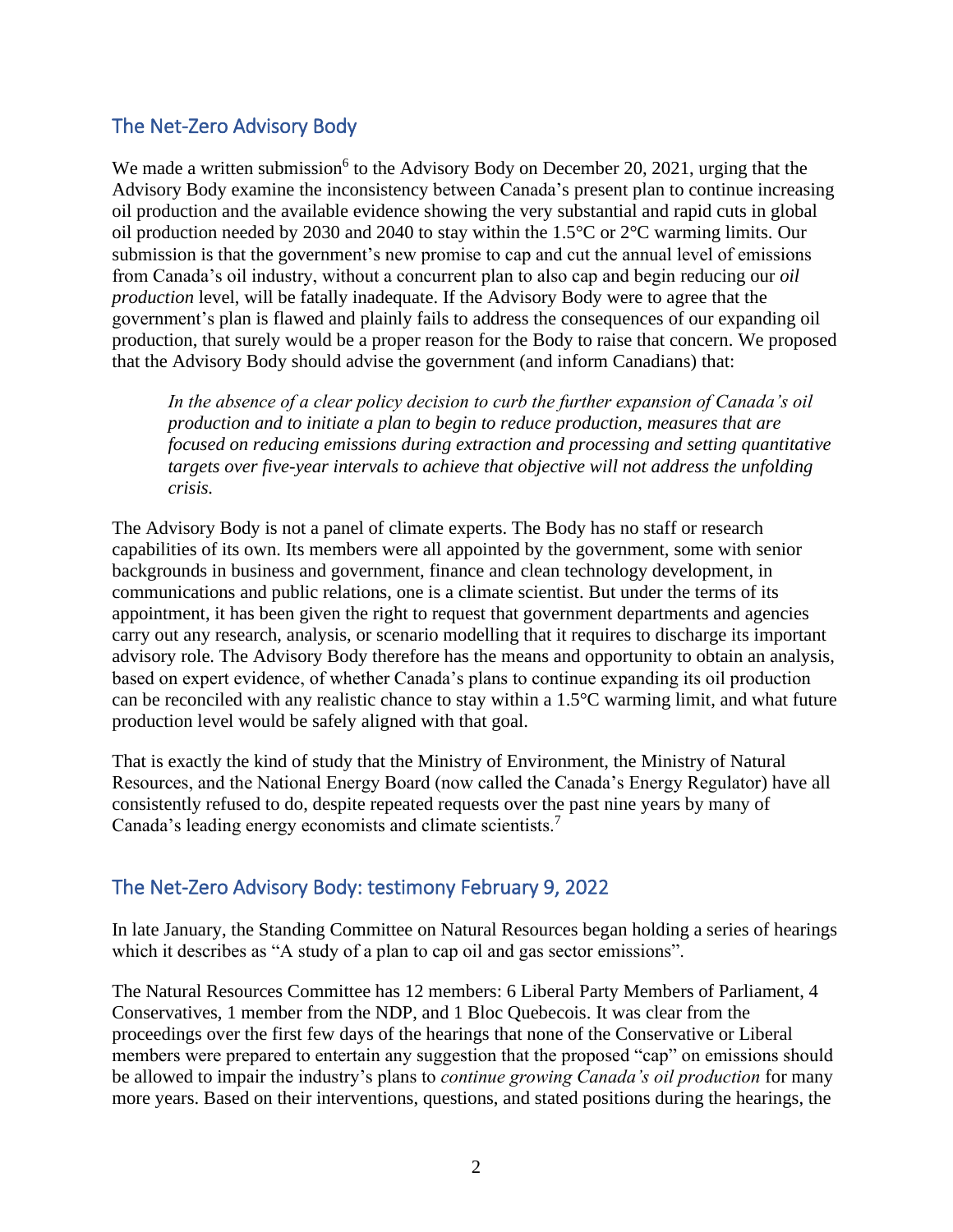position held by almost all the MPs is that oil production in Canada will continue to increase, and should continue to increase, for another 20 or 30 years.

Only two members, Mario Simard who is the Bloc Quebecois MP for Jonquiere and Charlie Angus, the NDP MP for Timmins-James Bay in Ontario, questioned the wisdom of adopting a new climate plan for the oil and gas sector that seeks to cap emissions, but allows oil production levels to increase.

At its hearing<sup>8</sup> on February 9, 2022, the Committee called the two Co-chairs of the Net-Zero Advisory Body to testify. Co-chair Dan Wicklum was questioned at length by the Committee members. Based on Wicklum's answers, it appears that the Advisory Body *has already decided* that it will not consider, and will not recommend, that there is any need for a cap on Canada's oil production when it provides policy "advice" to the Ministers. Mr. Wicklum repeatedly assured the Parliamentary Committee that "*we (the Advisory Body) do not have an opinion on that"*; *"we are not going to talk about production"*; and *"that is not our mandate"*. Co-chair Marie-Pierre Ippersiel was also questioned by MPs but she did not dissent from Wicklum's testimony. The Advisory Body has seemingly made up its mind that, in fulfilling its advisory role, it can ignore the issue of Canada's oil production levels.

The Advisory Panel is choosing to remain silent on the most salient issue in Canada's climate policy, namely the future path of our oil production, the one issue that, in terms of Canada's contribution to global emissions, will more than anything else determine our fate.

### Oil Industry evidence at the Natural Resources Committee hearings

Later the same day, on February 9, the President and CEO of the Canadian Association of Petroleum Producers (CAPP), Tim McMillan, gave his evidence to the Committee.<sup>9</sup> He began his testimony with a statement about the world's growing need for energy. "The International Energy Agency", he said, "*is putting out some very relevant content that I think we should be aware of*". Referring to what he called "their base case", he told the MPs that the IEA "expects" oil to grow from its current 100 million bpd by another 6% out to 2040". He described to the MPs a world of growing oil demand for another 20 years and invoked the prestige and authority of the International Energy Agency to reinforce his narrative.

McMillan went on to warn that if Canada does not continue to increase its oil production, other countries will simply increase theirs. As he put it, *"investors will go to Kazakhstan and we will see an increase in emissions"*. CAPP's narrative is that global oil demand is going to continue expanding and that if Canada does not supply that growing appetite for oil, "other jurisdictions that do not have our high standards" will do so. McMillan told the MPs to "look at the environmental record in other countries" and spoke darkly about Venezuela's poor "emissions profile". His point to the Committee, repeated in different ways, was that global oil demand will continue to rise and for that reason Canada should continue to increase its production.

It was noticeable that, at the start of his testimony, McMillan had quietly prefaced his remarks by referring to the IEA's "base case". His entire commentary was in fact based on the IEA's "Stated Policies Scenario" (STEPS Scenario) which, as the IEA acknowledges, is a "baseline scenario".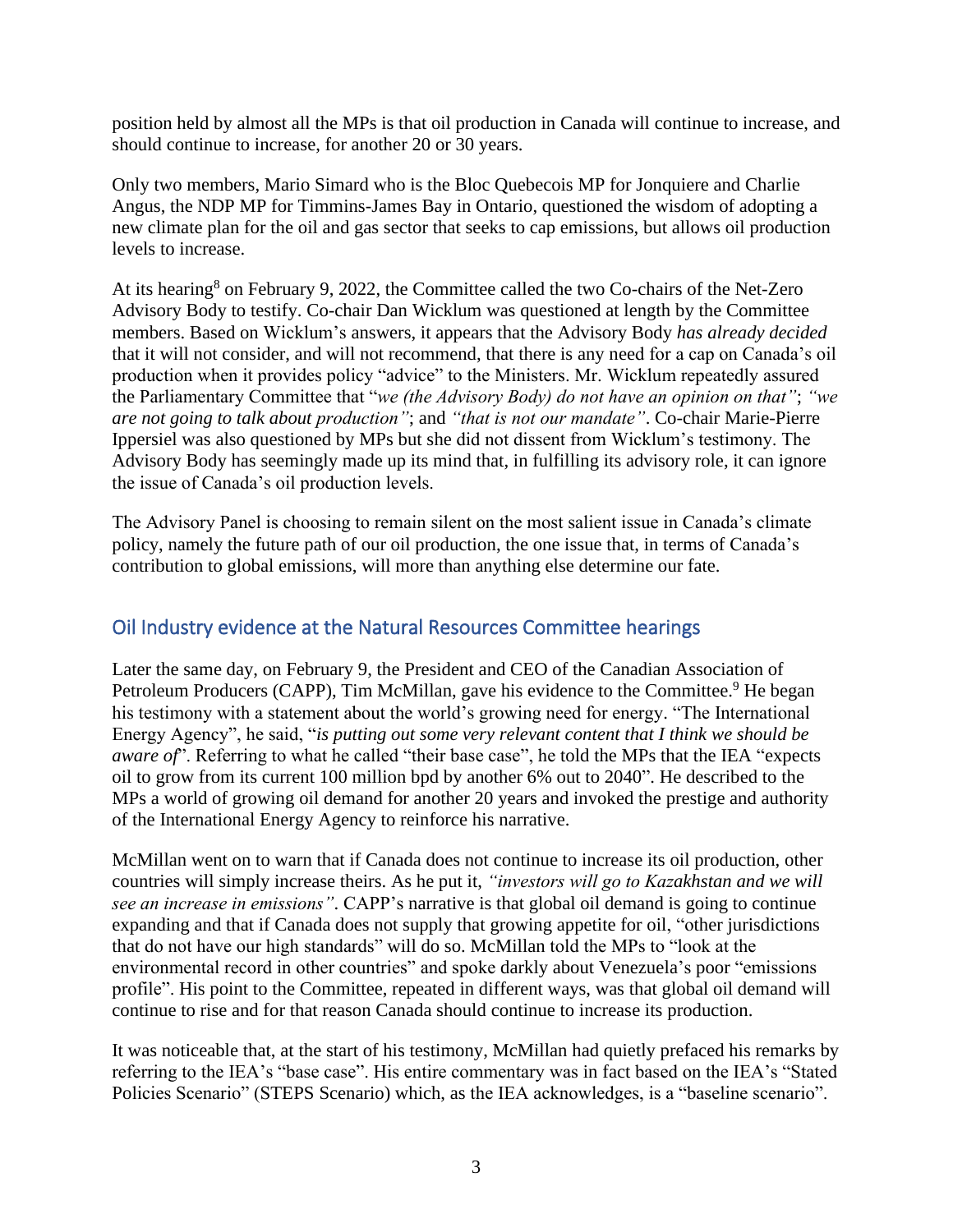The STEPS Scenario projects the expected future path of oil demand over the next 30 years, based on *existing energy policies* and it assumes that the world's major economies over the next 30 years continue to rely mainly on oil, natural gas, and coal. The STEPS Scenario counts the benefit of all promised new carbon-reduction measures that have already been announced by governments but assumes there will be no significant new policies. It reflects the pathway we are presently following and assumes that the world's major industrial economies will continue their existing high level of dependence on oil as the principal transportation fuel. Under the STEPS Scenario, global oil demand will move back up to 98 million bpd by 2023 and rise to 103 million bpd by 2030 or soon after and flatline at that level to 2050. That is the bright future described by Mr. McMillan of CAPP, the Canadian oil industry's leading lobbyist.

The STEPS Scenario (which McMillan referred to as the "base case") is not a pathway that offers any remote chance that warming can be limited to 1.5°C or even less than 2°C. In fact, it is a pathway that is aligned with warming of about 2.6°C. But McMillan did not mention that.

Apart from Mr. Angus and Mr. Simard, none of the eleven MPs on the Natural Resources Committee entitled to interrogate the witness (the Committee Chair may not do so) asked any questions about the "base case" referred to by Mr. McMillan, which was the foundation for his entire submission about why Canada's oil production must continue to increase.

Mr. Angus to his credit challenged McMillan, citing the IEA's report released on May 18, 2021, and pointing to the IEA's "Net-Zero by 2050 Scenario" (NZE Scenario) which, not mentioned at all by McMillan in his testimony, concludes that if we are going to have any realistic chance to limit warming to 1.5°C, there must be *an immediate halt to any further expansion of global oil production.* Mr. Angus summarized the findings in the IEA's report: "no new fossil fuel projects can come online". The NZE Scenario very clearly shows the scale of the very deep reductions in global oil production required to give us even a 50% chance of limiting average global temperature rise to 1.5°C. To stay on a pathway to 1.5°C, global oil production must decline to 72 million bpd by 2030 (a 25% reduction below the 2019 level) and must decline 50% down to 44 million bpd by 2040, and 75% by 2050 down to 24 million bpd.

Covering his tracks like any other artful witness, caught out omitting the most important half of the truth from his testimony, Mr. McMillan responded by acknowledging that "they [the IEA] had several other scenarios", thus implying by his vague reference to "several other" scenarios that they were of no importance or relevance and for that reason he had not bothered to mention them. In reference to the IEA's "Net-Zero by 2050 Scenario" identified by Mr. Angus, McMillan said "*that is one of their scenarios … they had some very specific criteria they put into it"*. The "very special criterial" used by the IEA to develop the NZE Scenario was the need, based on the scientific evidence, that industrial countries over the next 30 years must massively and very rapidly reduce GHG emissions to give us any realistic chance of limiting warming to 1.5°C. In assuring the Committee members, as he did, that there will be a future of growing oil demand, Mr. McMillan was instead citing the IEA's "base case", which aligns with committing us to warming of about 2.6°C. He omitted any mention of the IEA's other scenario. He did not mention the warming implications of the base case he cited.

Yet, after Mr. Angus directed the Committee's attention to the IEA's "other scenario", which explains why *declining* oil production is essential to meet the internationally agreed 1.5°C limit,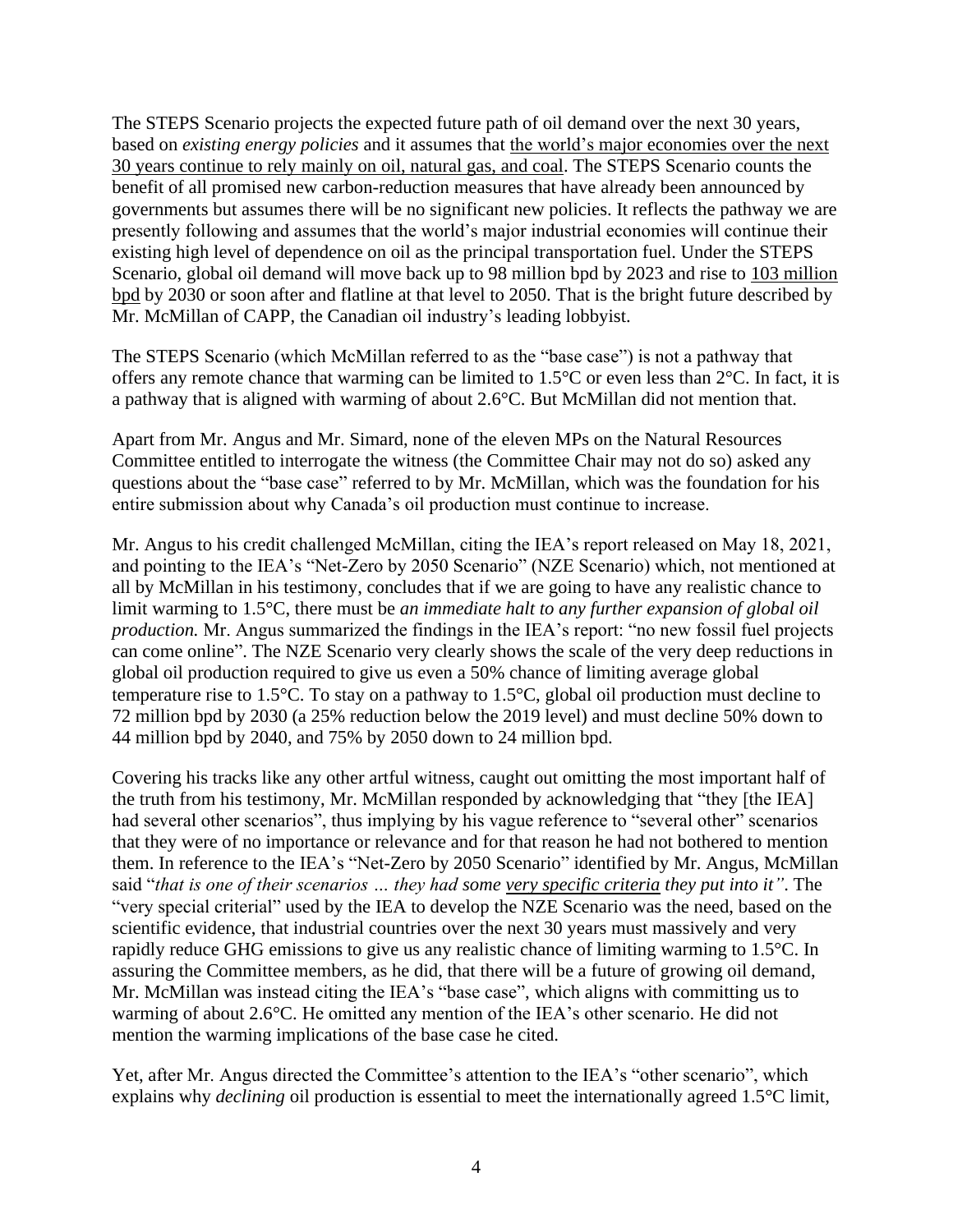not a single member of the Committee (apart from Mr. Angus and Mario Simard, the Bloc Quebecois MP) posed a question to McMillan or any of the other industry witnesses about their assurances that world oil demand will continue to increase and that Canada must expand its own production. The MPs showed no interest at all in the IEA's "net-Zero by 2050" scenario, or what it might mean for the future of Canada's oil industry.

#### The role of the Advisory Body

The Co-Chair of the Advisory Body in his testimony flatly avoided involving himself in any discussion of the implications of continuing to expand Canada's oil production. Evidently speaking on behalf of the entire Advisory Body, he assured the Committee: *"we are not going to talk about production"*. We might question whether all eleven current members of the Advisory Body can in conscience accept that position. However, a week later, on February 17, one of the members of the Advisory Body, Simon Donner, who is a climate scientist in the field of oceanography and knowledgeable about the impacts of warming on coral reefs (he is the only climate scientist serving on the appointed body), sent this Tweet:

*What will determine the future of the climate? We humans. The more we cut emissions, the less the planet warms … and the less people will suffer. That's pretty much the math of the problem.*

Jennifer Nathan replied to Donner's Tweet. She had observed the whole of the Natural Resource Committee hearings on February 9 and listened to the testimony given by the Advisory Body's Co-Chair Dan Wicklum about increasing Canada's oil production. Nathan posed this question, directed to Donner:

*Dan Wicklum told Nat Resources Committee that the Advisory Body would not look at oil production – do you agree that reducing upstream emissions from the oil sands while increasing production is unworkable math as well?*

Scientist Simon Donner in a Tweet on February 17 replied to Nathan:

*I think that was specifically referring to the mandate of the body, which is emissions within Canada's borders, in order to be consistent with national and international accounting.*<sup>10</sup>

Based on his response, Mr. Donner appears to have accepted that the Advisory Body has no responsibility to examine or advise the Government of Canada on the climate implications of continuing to increase our oil production. In Donner's view, the Advisory Body is only called upon to advise on government policies that will affect the level of Canada's "domestic emissions", which do not include the "downstream emissions" released into the atmosphere by our exported oil when it is burned as fuel. Therefore, in his view, the entire question of global oil production and Canada's role as the world's  $4<sup>th</sup>$  largest oil producer and  $3<sup>rd</sup>$  largest exporter is off the table. It seems that the issue of Canada's oil production issue exists only in a kind of "no man's land", out between the trenches where nobody dares to go.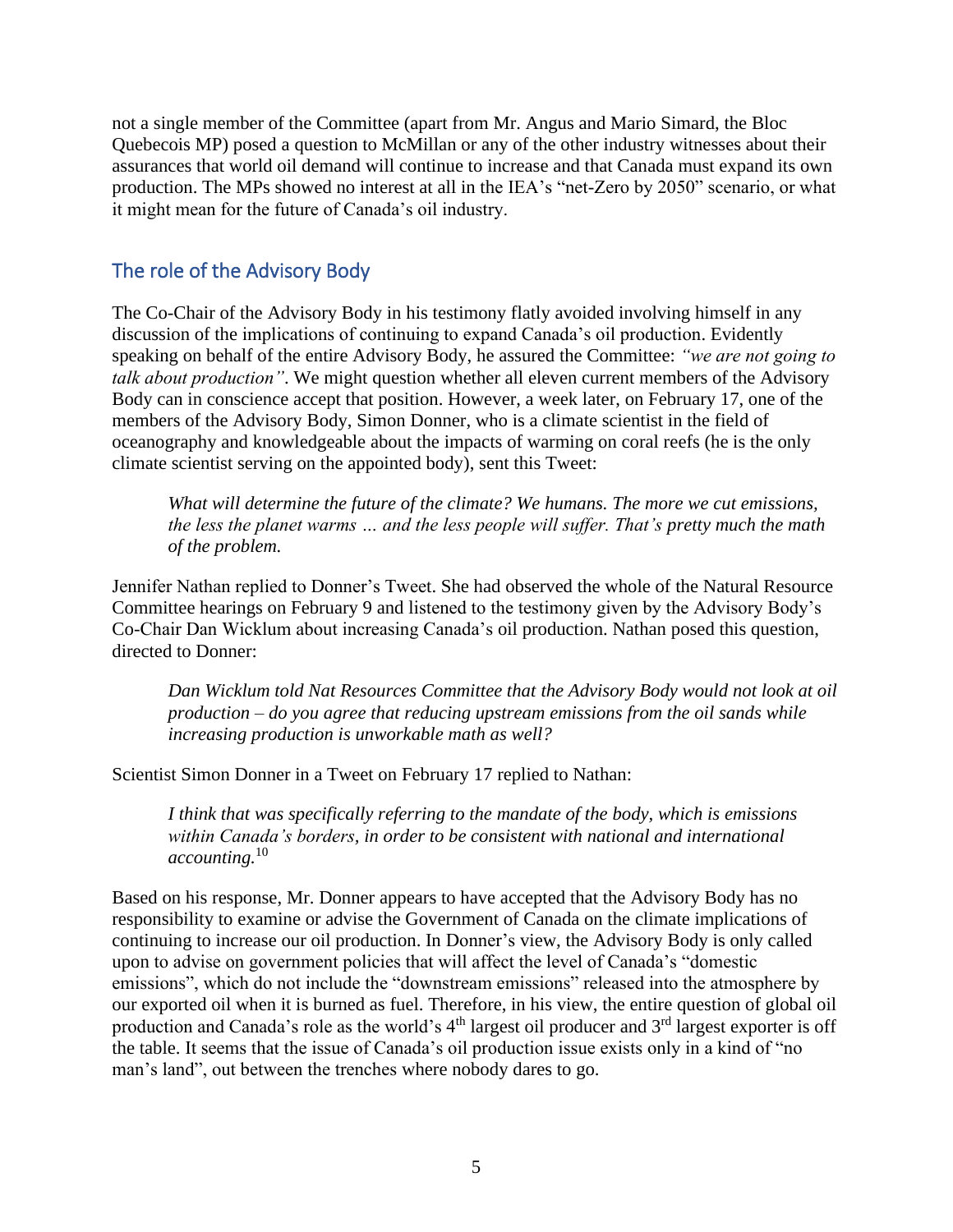That is also what energy economist Mark Jaccard told the Natural Resources Committee in his testimony on February 8. Jaccard told the Committee that under the Paris Agreement (and under the terms of the UN Framework Agreement on Climate Change that defines what emissions countries are obliged to count in their national emissions accounting) Canada has no responsibility to "count" our "downstream" emissions as part of our formal national emissions.

But the accounting rules are not an answer to the problem we face. The scientific evidence is clear that cumulative global emissions are driving the warming of the atmosphere. That includes the substantial share of the downstream emissions attributed to our exported oil. There is no existing technology that can "remove" them from the atmosphere once they are released. The fact that we do not "count" them does not halt the warming.

The downstream emissions from our oil are a core problem, and they contribute directly to climate change in Canada – to the same extent as if those emissions were released in Saskatchewan or in Nova Scotia. Interestingly, the Supreme Court of Canada in its decision on March 25, 2021, in the *Greenhouse Gas Pollution Pricing Act* case, relying on the scientific evidence presented to the Court in that case, clearly and precisely acknowledges the *borderless* way emissions released in one jurisdiction will affect (and drive climate change) in all other jurisdictions. In the Carbon Pricing case, the Court was required to examine the scientific evidence presented to the Court in that case which explains why GHG emissions released within one province in Canada will impact on all the other provinces. The Court concluded:

*"It is uncontroversial that GHG emissions cause climate change. It is also an uncontested fact that the effects of climate change do not have a direct connection to the source of GHG emissions; every province's emissions contribute to climate change, the consequences of which will be borne extra-provincially across Canada and around the*  world<sup>"</sup><sup>11</sup>

> *—* References re *Greenhouse Gas Pollution Pricing Act*, March 25, 2021, para. 187 (emphasis added)

Whether they are released by cars and trucks in Texas or Shanghai, emissions from our exported oil will contribute directly to climate breakdown in B.C. and Northern Quebec.

This catastrophic outcome, which crosses all national borders, is being driven by the physics of climate change. Nothing in the national emissions accounting rules cited by Simon Donner and Mark Jaccard will slow that down or protect us from the consequences of the downstream emissions from our oil exports. Bureaucratic accounting rules about which emissions we count, and which emissions we do not count, should not be used to stop the Advisory Panel from looking at the full story of the emissions implications of Canada's increasing oil production.

The role of the Advisory Body is defined by s. 20 of the *Canadian Net-Zero Emissions Accountability Act,* with a mandate "to provide the Minister with independent advice with respect to achieving net-zero emissions by 2050". The mandate includes advising on "greenhouse gas emissions reduction plans under section 9, including measures and sectoral strategies that the Government of Canada could implement to achieve a greenhouse gas emissions target". Taken in its narrowest sense, that might appear to limit the Advisory Body's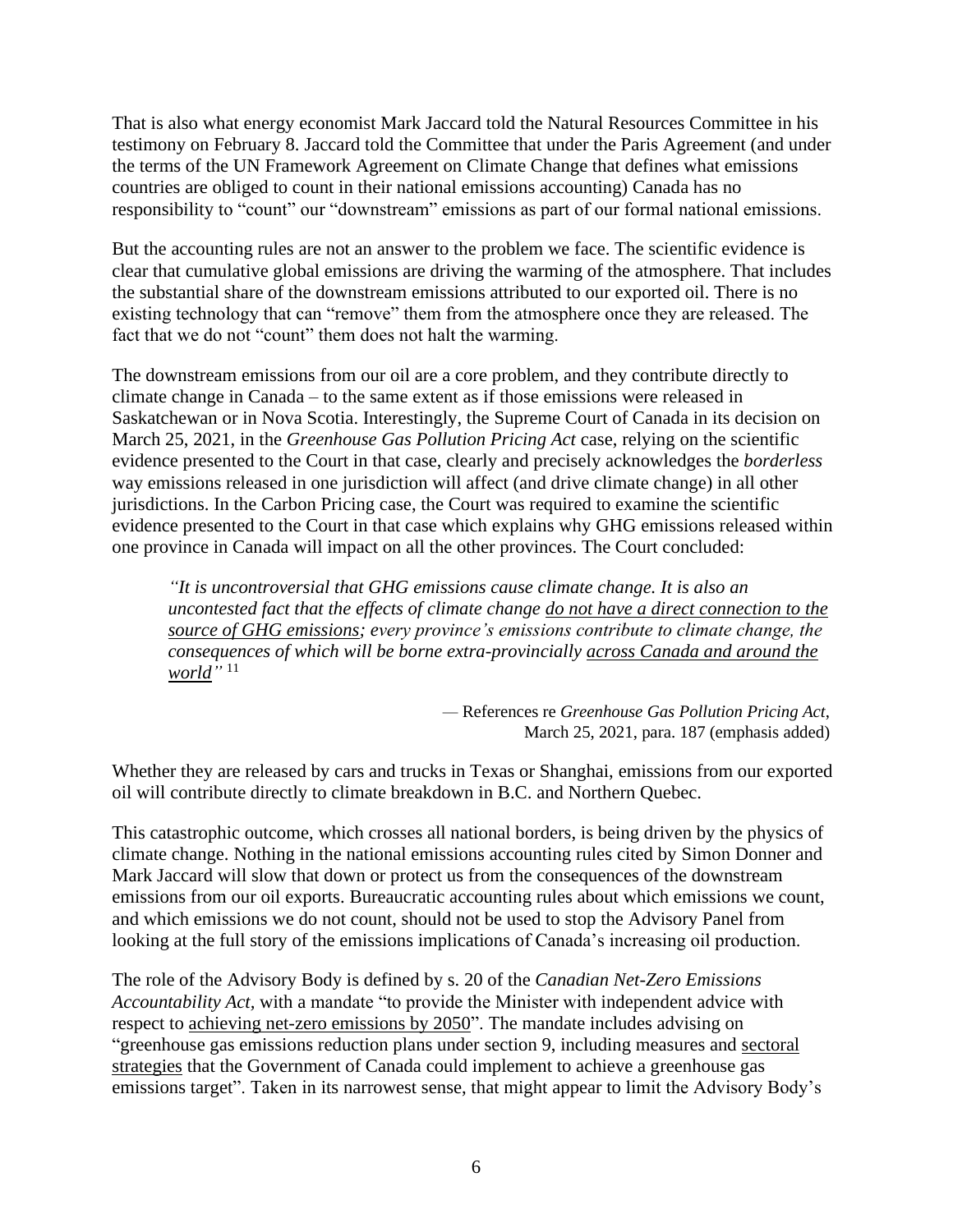role to merely looking at targets for Canada's *domestic emissions* and therefore excludes looking at the consequential downstream emissions from our exported oil and gas.

But the detailed Preamble of the legislation clearly sets out the crucial global context which is essential to assess whether Canada's domestic climate policies are adequate. The Preamble explicitly identifies the temperature targets and *global* net-zero emissions goal which, under the terms of the December 2015 Paris Agreement, Canada has bound itself to work towards:

*Whereas the Paris Agreement seeks to strengthen the global response to climate change and reaffirms the goal of limiting global temperature increase to well below 2°C above pre-industrial levels, while pursuing efforts to limit that increase to 1.5°C;*

*Whereas the Intergovernmental Panel on Climate Change concluded that achieving netzero greenhouse gas emissions by 2050 is key to keeping the rise in global-mean temperature to 1.5°C above pre-industrial levels and minimizing climate-change related risks;*

— *Canadian Net-Zero Emissions Accountability Act*, Preamble (emphasis added)

In terms of the Advisory Body's responsibilities, it seems clear that if a "sectoral strategy" designed to achieve a domestic target (i.e., a plan by Canada to reduce its oil and gas sector emissions) is plainly inconsistent with achieving the internationally agreed 1.5° goal and insufficient to achieve net-zero greenhouse gas emissions by 2050 on a global scale, it is the responsibility of the Advisory Body to examine that concern and advise the government accordingly. Advising on a proposed policy aimed to achieve a domestic emissions target in Canada cannot exclude a responsibility to advise the government that the proposed policy is inconsistent with our international obligations cited in the Preamble.

If the Advisory Body's mandate is so narrow that it is precluded from raising that concern, the members should resign. Any climate plan governing Canada's oil and gas sector that is truly aligned to meet the Paris Agreement's ambition of limiting global temperature rise to 1.5°C must incorporate a plan to "cap production" and substantially reduce oil production by 2030, and to achieve deeper production cuts by 2040 in the order of 50% below the 2019 level. Measures that are focused only on reducing *upstream emissions during the oil extraction process in Canada*  will not mitigate the imminent climate peril. It is the duty and responsibility of the Advisory Body "to talk about production".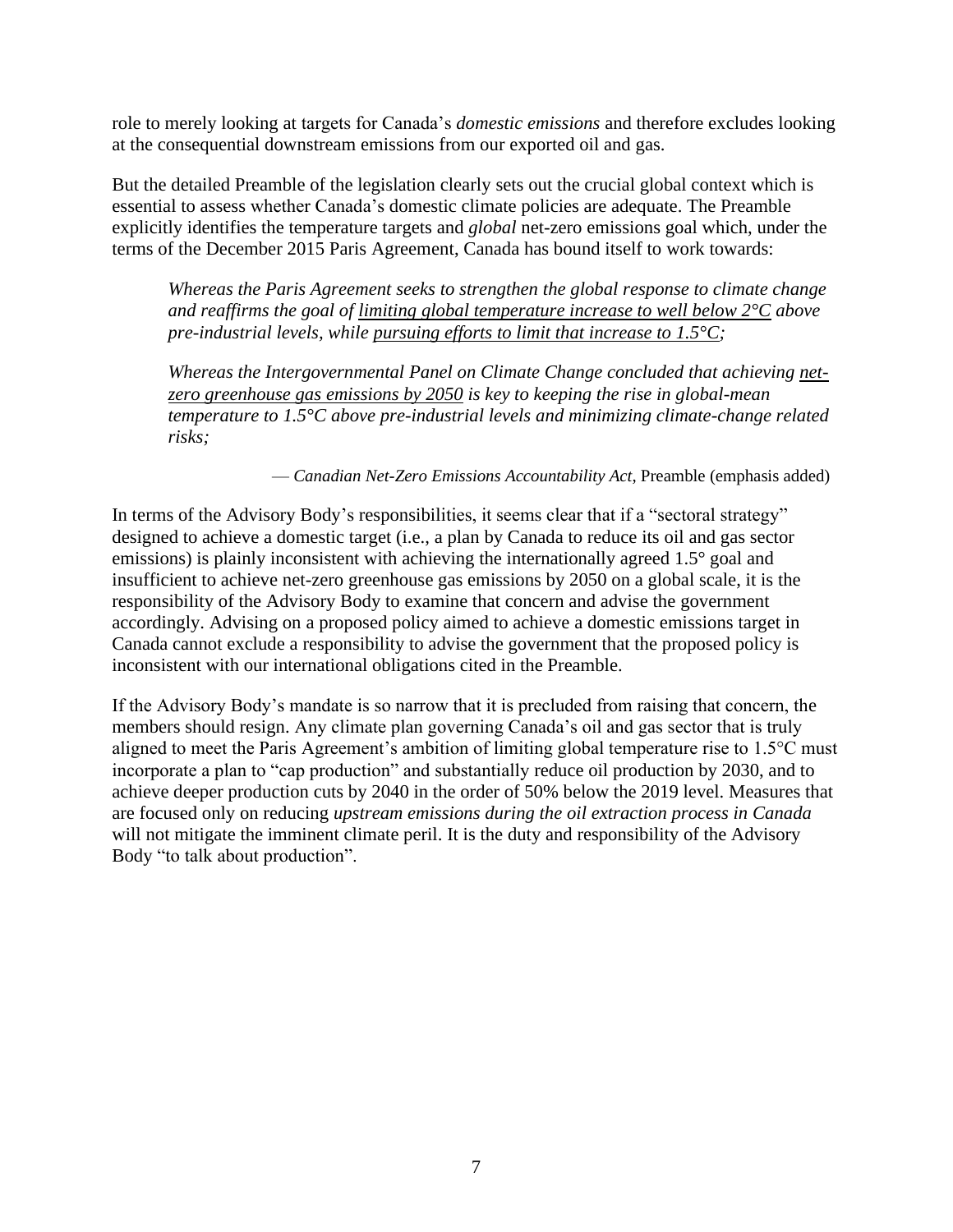#### **NOTES**

- 1. November 1, 2021, Letter from Ministers Guilbeault and Wilkinson to the Net-Zero Advisory Body: [https://www.canada.ca/en/services/environment/weather/climatechange/climate-plan/net](https://www.canada.ca/en/services/environment/weather/climatechange/climate-plan/net-zero-emissions-2050/advisory-body/2021-letter.html)[zero-emissions-2050/advisory-body/2021-letter.html](https://www.canada.ca/en/services/environment/weather/climatechange/climate-plan/net-zero-emissions-2050/advisory-body/2021-letter.html).
- 2. Carbon intensity is a metric commonly used to measure the amount of GHGs emitted through a portion of the oil supply chain (i.e., emissions that occur during the extraction process alone, or covering both extraction and refining, etc.) and it is also used to calculate a total life-cycle analysis of the fuel including extraction emissions, transporting the crude oil, refining, and the emissions from the final stage of fuel combustion in a vehicle's engine (the full life-cycle is called a "well-to-wheels" analysis). It is measured in kilograms of carbon dioxide per barrel of crude oil (kg  $CO<sub>2</sub>$ ). As the sources cited below indicate, for Canada's oil sands the extraction process emissions ("upstream emissions") are  $80 \text{ kg } CO_2$  per barrel and total well-to-wheels emissions are in the range of  $550 \text{ kg CO}_2$  per barrel. Therefore, the downstream emission released by every barrel we export are about 470 kg CO2.

Oil sands emissions intensity during the oil sands extraction process in Canada has declined since 1990 from 116 kg  $CO<sub>2</sub>$  per barrel in 1990 to 80 kg  $CO<sub>2</sub>$  per barrel in 2019 (those are averages for all oil sands producers): see *National Inventory Report*, April 15, 2021, at pp. 55-56). Extraction emissions ("upstream emissions") are accounted for in Canada's annual reports that tabulate our total domestic emissions. The Canada Energy Regulator (CER) gives a lower number of 67 kg CO<sub>2</sub> in its *Canada's Energy Outlook 2020* report (November 24, 2020), which does not include upgrading emissions.

Comprehensive studies have examined the emissions intensity for different world oil producers. See, for example, *The oilsands in a carbon-constrained Canada*, Pembina Institute, Benjamin Israel et al., February 2020. The Pembina report shows that "well-towheels" emissions for all types of oil range from a low of about  $450 \text{ kg CO}_2$  per barrel up to a high end of about  $650 \text{ kg } CO_2$  per barrel. Canadian oil sands production is at the higher end of that range, above 550 kg  $CO<sub>2</sub>$ . Given that oil sands extraction emissions average 80 kg  $CO<sub>2</sub>$  per barrel, they account for less than 15% of the total life-cycle emissions released by each barrel Canada produces. The same point was examined ten years ago, when the U.S. government completed its *Final Supplemental Environmental Impact Statement* (SEIS) on the proposed Keystone XL pipeline, designed to carry 830,000 bpd of oil sands crude to the U.S. market. Chapter 4 of the U.S. study in 2012 examined the carbon intensity of Canada's oil sands production compared to four global sources, including a "U.S. Average" (emissions per barrel data is found in Table 4.14-3 of that report). In the U.S. study, extraction emissions intensity for Canada's oil sands was found to be  $74 - 105$  kg  $CO<sub>2</sub>$  per barrel and overall well-to-wheels emissions were  $533-568 \text{ CO}_2$  per barrel. The basic point is that emissions from the production process in Alberta are less than 15% of the overall total.

3. Lee, M. (2018). Extracted carbon and Canada's international trade in fossil fuels, 99 (2), 114-129. Studies in Political Economy, 99 (2), 114-129: <https://www.tandfonline.com/doi/full/10.1080/07078552.2018.1492214?needAccess=true> . This paper is an academic version of "Extracting carbon: Re-examining Canada's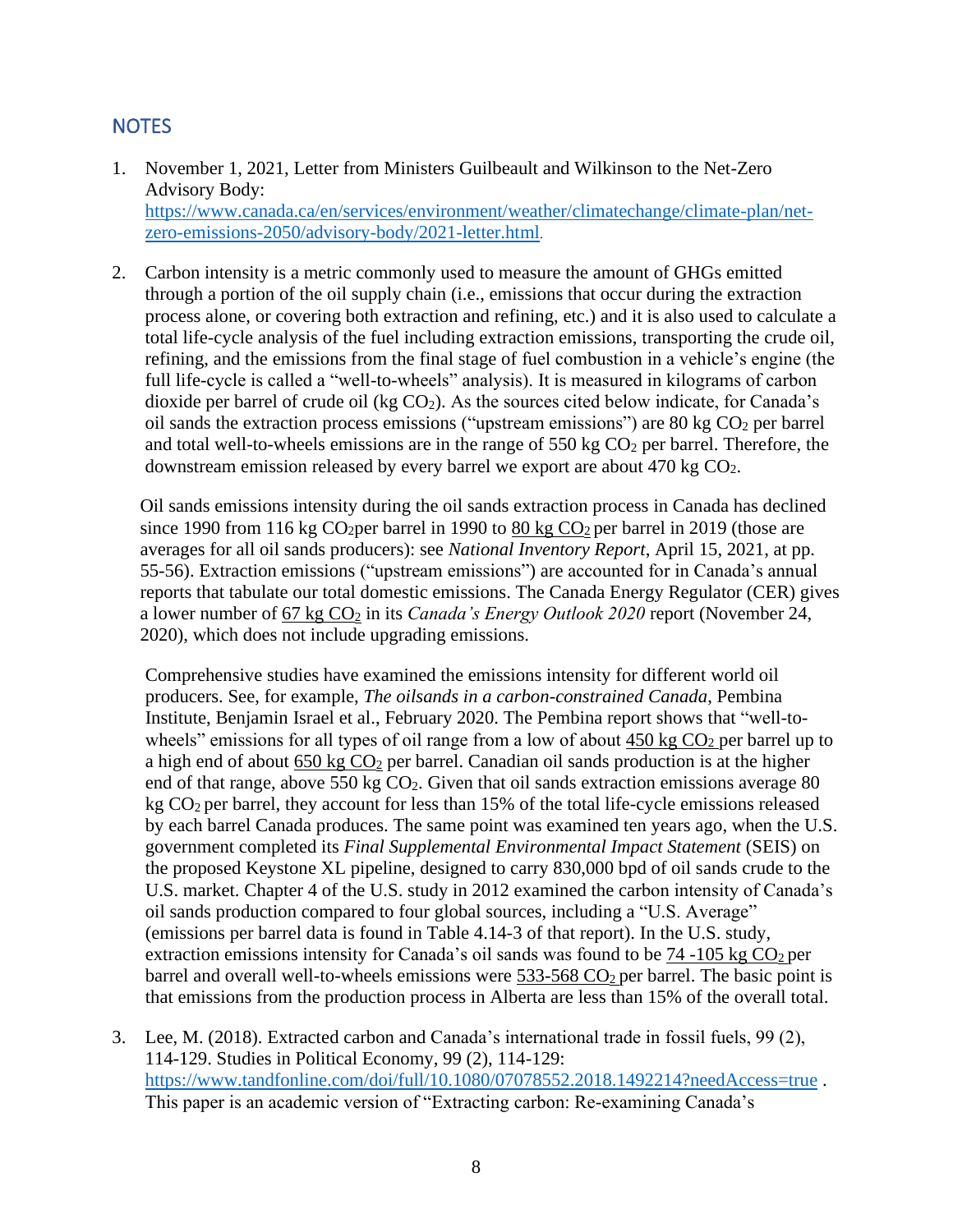contribution to Climate Change through Fossil Fuel Exports", published in January 2017 by the Canadian Center for Policy Alternatives (CPPA). Using data for 2014 in the CCPA version of his study, Lee concluded that total downstream emissions from Canada's exports of oil and natural gas in that year were 738 Mt, about the same as the total amount of all GHGs released in Canada from all our economic sectors combined (732 Mt) that year. The CCPA study is found at

[https://www.policyalternatives.ca/sites/default/files/uploads/publications/National%20Office](https://www.policyalternatives.ca/sites/default/files/uploads/publications/National%20Office%2C%20BC%20Office/2017/01/ccpa_extracted_carbon_web.pdf) [%2C%20BC%20Office/2017/01/ccpa\\_extracted\\_carbon\\_web.pdf](https://www.policyalternatives.ca/sites/default/files/uploads/publications/National%20Office%2C%20BC%20Office/2017/01/ccpa_extracted_carbon_web.pdf)

- 4. May 18, 2021, International Energy Agency (IEA), *Net-Zero by 2050: A Roadmap for the Global Energy Sector*: [https://iea.blob.core.windows.net/assets/4719e321-6d3d-41a2-bd6b-](https://iea.blob.core.windows.net/assets/4719e321-6d3d-41a2-bd6b-461ad2f850a8/NetZeroby2050-ARoadmapfortheGlobalEnergySector.pdf)[461ad2f850a8/NetZeroby2050-ARoadmapfortheGlobalEnergySector.pdf](https://iea.blob.core.windows.net/assets/4719e321-6d3d-41a2-bd6b-461ad2f850a8/NetZeroby2050-ARoadmapfortheGlobalEnergySector.pdf) In *World Energy Outlook 2021* (October 12, 2021) the IEA published a detailed report on its Net- Zero by 2050 Scenario and compared it to the "base case", its STEPS Scenario.
- 5. *Production Gap Report 2021* (October 20, 2021): [https://productiongap.org/wp](https://productiongap.org/wp-content/uploads/2021/11/PGR2021_web_rev.pdf)[content/uploads/2021/11/PGR2021\\_web\\_rev.pdf](https://productiongap.org/wp-content/uploads/2021/11/PGR2021_web_rev.pdf)
- 6. Submission to the Advisory Panel, December 20, 2021, David Gooderham and Jennifer Nathan, found at<https://gooderhamnathan.com/submission-to-the-advisory-body/>
- 7. On July 8, 2021, twenty-one energy economists and climate scientists, all deeply experienced and informed about Canada's oil production projections and the emissions implications of continued expansion, sent a letter to the Prime Minister citing the findings of the IEA's "Net-Zero by 2050 Scenario" publicly released on May 18, 2021. They sent copies to Canada's Minister of Environment and Climate Change, to the Minister of Natural Resources, and to the Chair and CEO of the Canada Energy Agency: [https://www.linkedin.com/pulse/canadas-energy-regulator-should-develop-net-zero-letter](https://www.linkedin.com/pulse/canadas-energy-regulator-should-develop-net-zero-letter-mark-winfield)[mark-winfield](https://www.linkedin.com/pulse/canadas-energy-regulator-should-develop-net-zero-letter-mark-winfield) . These twenty-one leading experts acknowledge the IEA's "Net-Zero by 2050 Scenario" as "charting a path for the global energy sector to be in line with meeting the Paris Agreement's ambition of limiting global temperature rise to 1.5°C above pre-industrial levels".

The letter directs attention to the fact that Canada's own energy agency (the CER) "does not currently model scenarios showing where Canada's energy sector aligns with the government's net-zero goal". And they state: *"Specifically, we urge you to mandate that the Canadian Energy Regulator model scenarios consistent with the IEA's Net Zero by 2050 report.*" In plain English, that means the government should immediately direct or instruct the CER to develop a scenario that will inform Canadians with complete honesty and candour what production levels for Canada's oil production over the next 20 to 30 years would be safely aligned with an effective global effort to stay within the 1.5°C warming threshold.

Over the past decade, the government and its appointed panels and agencies have again and again refused to consider the emissions implications of increasing Canada's oil production. On December 18, 2013, the National Energy Board (NEB) declared in its *Report of the Joint Review for the Enbridge Northern Gateway Project.*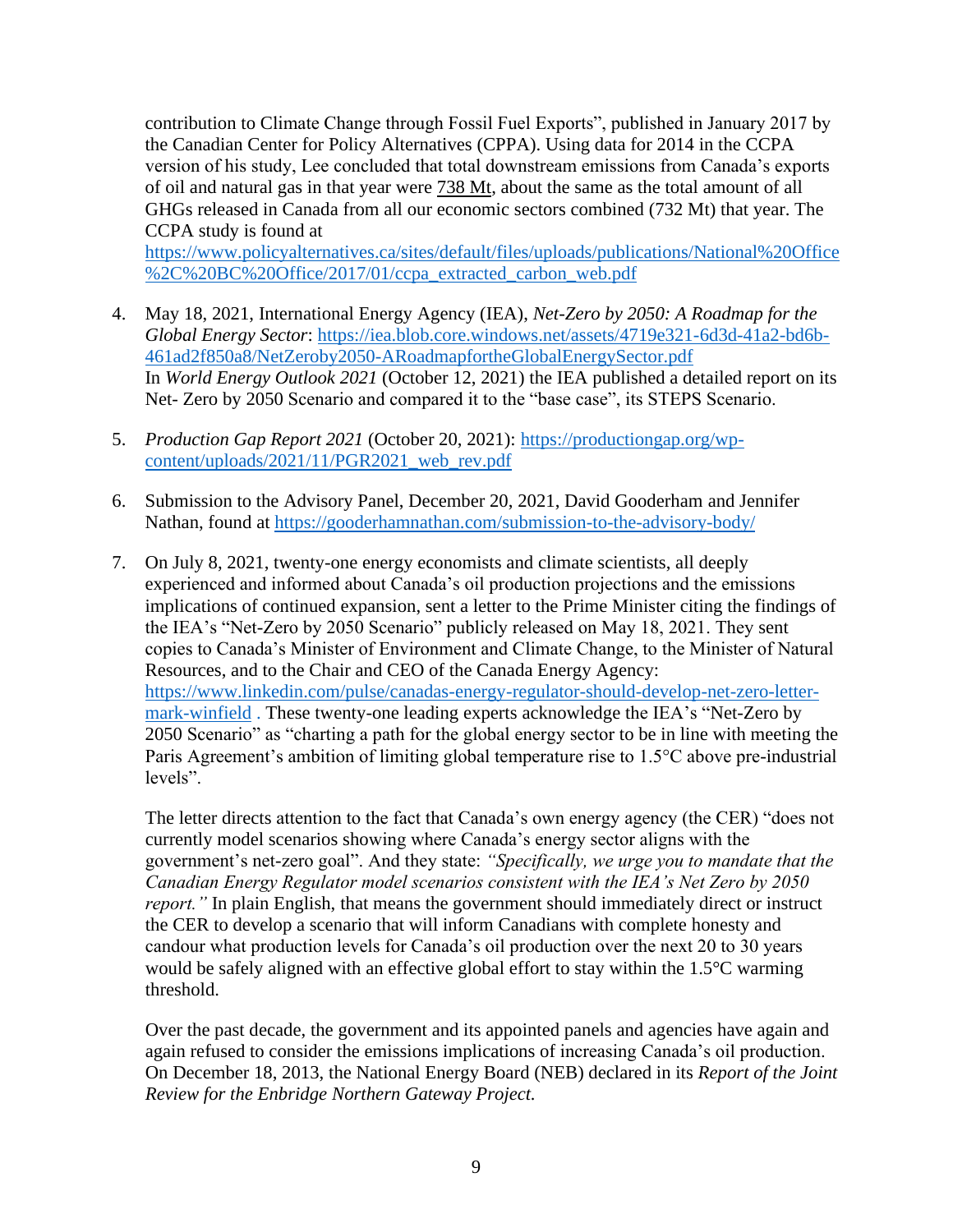*During our hearings and in written submissions many people urged us to include assessments of matters that were beyond the scope of the project and outside our mandate set out in the Joint Panel Review Agreement. They include both "upstream" oil development effects and "downstream" refining and the use of the products shipped on the pipeline and tankers.* 

The NEB panel rejected those submissions in Volume 1 of its lengthy Report, at p. 17:

*We do not consider there is a sufficiently direct connection between the project and any particular existing or proposed oil sands development … to warrant consideration of the effects of these activities".*

On November 29, 2016, the Trudeau cabinet authorized the construction of the Trans Mountain Pipeline Expansion project (TMX) and the Line 3 project. The two pipelines together will add 900,000 bpd of new crude oil shipping capacity (Line 3 was in fact completed in 2021). The rationale for the approval of the projects in 2016 was to facilitate the continued growth of Canada's oil production to 2040. Again, the government failed to examine whether Canada's plans to continue increasing its oil production could be reconciled with any chance to stay within a 1.5°C or 2°C warming limit. The NEB's environmental assessment of TMX, which recommended approval of that project in its report of May 19, 2016, refused to consider any scientific evidence about climate change or about the GHG emissions implications of oil sands expansion. Environment Canada's separate *Review of Related Greenhouse Gas Emission Estimates for the TMX Project* (November 25, 2016) also completely excluded "downstream emissions".

- 8. Mr. Wicklum's testimony to the Natural Resources Committee was at Meeting 5 on February 9, 2022. His 5-minute opening statement starts at 13:12 on the video. At 13.29 he is questioned by Mario Simard, Bloc Quebecois MP, who expressed his concerns and misgivings about a plan that proposes to cap emissions released by the oil and gas industry from extraction activities but allows production to continue to increase: <https://parlvu.parl.gc.ca/Harmony/en/PowerBrowser/PowerBrowserV2/20220221/-1/36438>
- 9. Mr. McMillan's testimony at the Natural Resources Committee was at Meeting 6 on February 9, 2022, which took place from 15:50 to 17:41. McMillan's 5-minute opening statement starts at 15:59, and thereafter he responds to questions by various members of the Committee. His questioning by Charlie Angus starts at 16:46. At 16:48, Mr. Angus confronts McMillan with the significance of the IEA "Net-Zero by 2050 Scenario", which McMillan had failed to mention in his evidence: <https://parlvu.parl.gc.ca/Harmony/en/PowerBrowser/PowerBrowserV2/20220221/-1/36426>
- 10. Tweet by Simon Donner on February 17, 2022: [https://twitter.com/simondonner/status/1494541394572034050?s=20&t=8kAp\\_OC-](https://twitter.com/simondonner/status/1494541394572034050?s=20&t=8kAp_OC-FKKk1BsSghiC1A)[FKKk1BsSghiC1A](https://twitter.com/simondonner/status/1494541394572034050?s=20&t=8kAp_OC-FKKk1BsSghiC1A)
- 11. *Reference re Greenhouse Gas Pollution Pricing Act*, 2021 SCC 11 (March 25, 2021) <https://scc-csc.lexum.com/scc-csc/scc-csc/en/item/18781/index.do>